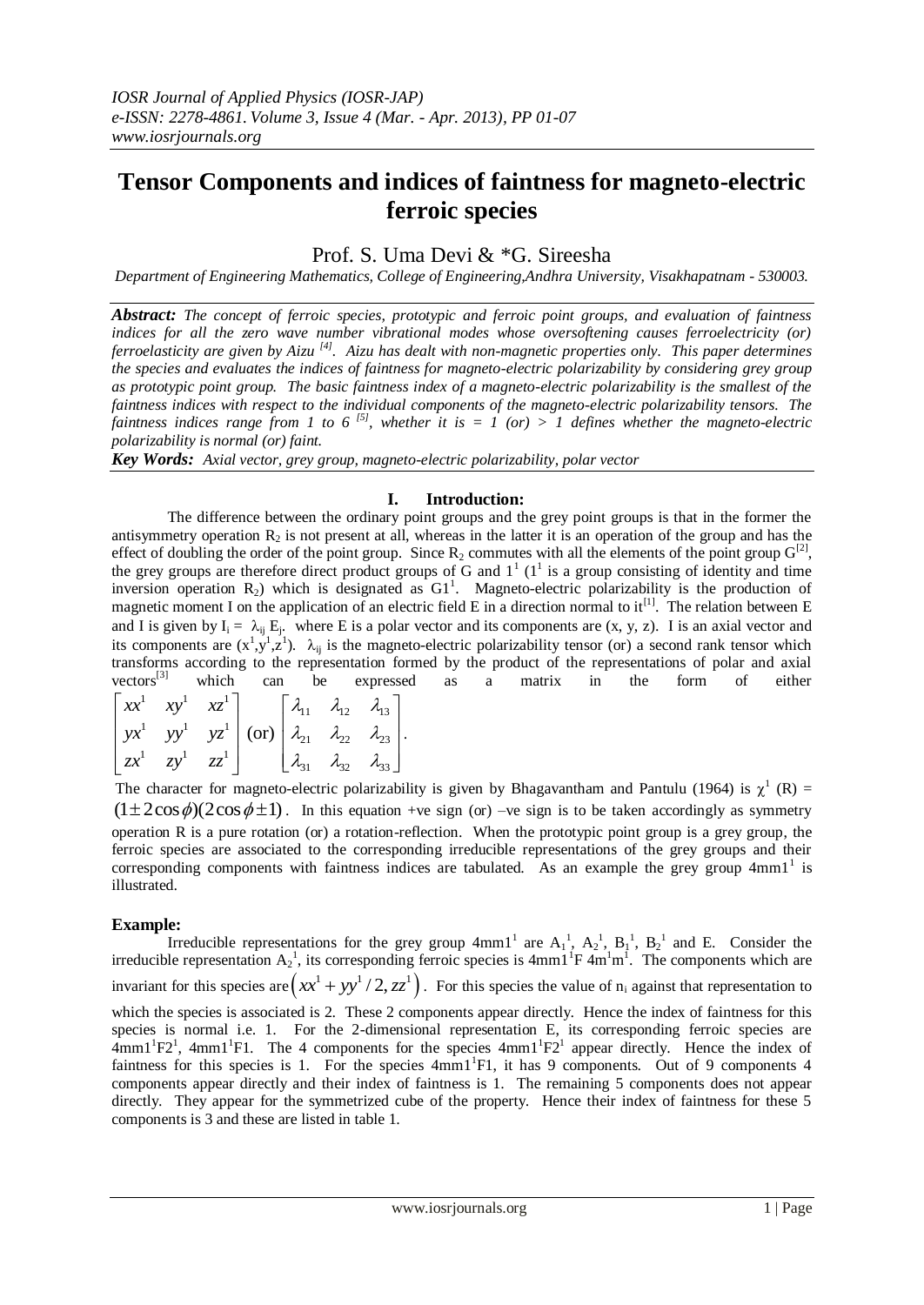| Grey              | Irreducible                 | Ferroic                           | Tensor components and indices of faint-  |
|-------------------|-----------------------------|-----------------------------------|------------------------------------------|
| Group             | representations             | species                           | ness for magneto-electric polarizability |
| 4mm1 <sup>1</sup> | A <sub>1</sub> <sup>1</sup> | 4mm1 <sup>1</sup> F4mm            | xv <sup>1</sup>                          |
|                   | $A2$ <sup>1</sup>           | $4mm11F4m1m1$                     | $(\frac{xx^1 + yy^1}{xz^2}, zz^1)$       |
|                   | $B_i^1$ (i =1,2)            | $4mm11 F41mm1$                    | $(xy^1, yx^1)$ 1                         |
|                   | Е                           | 4mm1 <sup>1</sup> F2 <sup>1</sup> | $(xz^1, yz^1, zx^1, zy^1)$ 1             |
|                   |                             | 4mm1 <sup>1</sup> F1              | $(xz^1, yz^1, zx^1, zy^1)$ 1             |
|                   |                             |                                   | $(xx^1, xy^1, yx^1, yy^1, zz^1)$ 3       |
|                   |                             |                                   |                                          |

**Table 1:**

 Similarly the components and the indices of faintness for magneto-electric polarizability are evaluated for all 32 grey groups and the results are tabulated in table 2.

| Table 2:                     |                             |                                                          |                                                            |
|------------------------------|-----------------------------|----------------------------------------------------------|------------------------------------------------------------|
| Grey                         | <b>Irreducible</b>          | Ferroic                                                  | Tensor components and indices of faint-                    |
| Group                        | representations             | species                                                  | ness for magneto-electric polarizability                   |
| $\overline{11}$ <sup>1</sup> | $\mathrm{A}^1$              | $11^{1}$ F1                                              |                                                            |
|                              | $\mathbb{B}^1$              | $11^{1}$ F1                                              | $(xx^1, xy^1, xz^1, yx^1, yy^1, yz^1, zx^1, zy^1, zz^1)$ 1 |
| 21 <sup>1</sup>              | A <sup>1</sup>              | $21$ <sup>1</sup> F <sub>2</sub>                         | $(xx^1, xy^1, yx^1, yy^1, zz^1)$ 1                         |
|                              | B <sup>1</sup>              | $21^{1}F2^{1}$                                           | $(xz^1, yz^1, zx^1, zy^1)$ 1                               |
| m1 <sup>1</sup>              | $A_1^1$                     | $m1$ <sup>1</sup> Fm                                     | $(xz^1, yz^1, zx^1, zy^1)$ 1                               |
|                              | $A_1$ <sup>11</sup>         | $m1^1$ F $m1$                                            | $(xx^1, xy^1, yx^1, yy^1, zz^1)$ 1                         |
| 2/ml <sup>1</sup>            |                             | $2/m1^{1}F$ $2/m$                                        |                                                            |
|                              | $\frac{A_g{}^l}{B_g{}^l}$   | $2/m1^{1}F 2^{1}/m^{1}$                                  |                                                            |
|                              | $A_u$ <sup>1</sup>          | $2/m1^{1}F 2/m^{1}$                                      | $\left(xx^{1},xy^{1},yx^{1},yy^{1},zz^{1}\right)$ 1        |
|                              | B <sub>u</sub> <sup>1</sup> | $2/m1^{1}F 2^{1}/m$                                      | $(xz^1, yz^1, zx^1, zy^1)$ 1                               |
| 2221 <sup>1</sup>            | A <sup>1</sup>              | 2221 <sup>1</sup> F222                                   | $(xx^1, yy^1, zz^1)$ 1                                     |
|                              | $B_i^1$ ( $i = 1, 2, 3$ )   | 2221 <sup>1</sup> F2 <sup>1</sup> 2 <sup>1</sup> 2       | $(xy^{1}, yx^{1})$ 1                                       |
| mm21 <sup>1</sup>            | $A_1$ <sup>1</sup>          | mm21 <sup>1</sup> Fmm2                                   | $(xy^1, yx^1)$ 1                                           |
|                              | $A_2^1$                     | $mm21$ <sup>1</sup> $Fm$ <sup>1</sup> $m$ <sup>1</sup> 2 | $(xx^1, yy^1, zz^1)$ 1                                     |
|                              | $B_i^1$ (i = 1,2)           | $mm21$ <sup>1</sup> $Fmm12$ <sup>1</sup>                 | $(xz^1, zx^1)$ 1                                           |
| mmm1 <sup>1</sup>            | $A_g^1$                     | mmm1 <sup>1</sup> Fmmm                                   |                                                            |
|                              | $B_{ig}^1$ ( $i = 1,2,3$ )  | $mmm1^1Fm^1m^1m$                                         |                                                            |
|                              | $A_u$ <sup>1</sup>          | $mmm1$ <sup>1</sup> $Fm1m1$ <sup>1</sup> m <sup>1</sup>  | $(xx^1,yy^1,zz^1)$ 1                                       |
|                              | $B_{iu}^1$ (i = 1,2,3)      | mmm1 <sup>1</sup> Fmm <sup>1</sup> m                     | $(xy^1, yx^1)$ 1                                           |
| 41 <sup>1</sup>              | $\mathrm{A}^1$              | 41 F 4                                                   | $(xx^1, yy^1, zz^1)$ 1                                     |
|                              | B <sup>1</sup>              | 41 <sup>1</sup> F4 <sup>1</sup>                          | $(xy^{1}, yx^{1})$ 1                                       |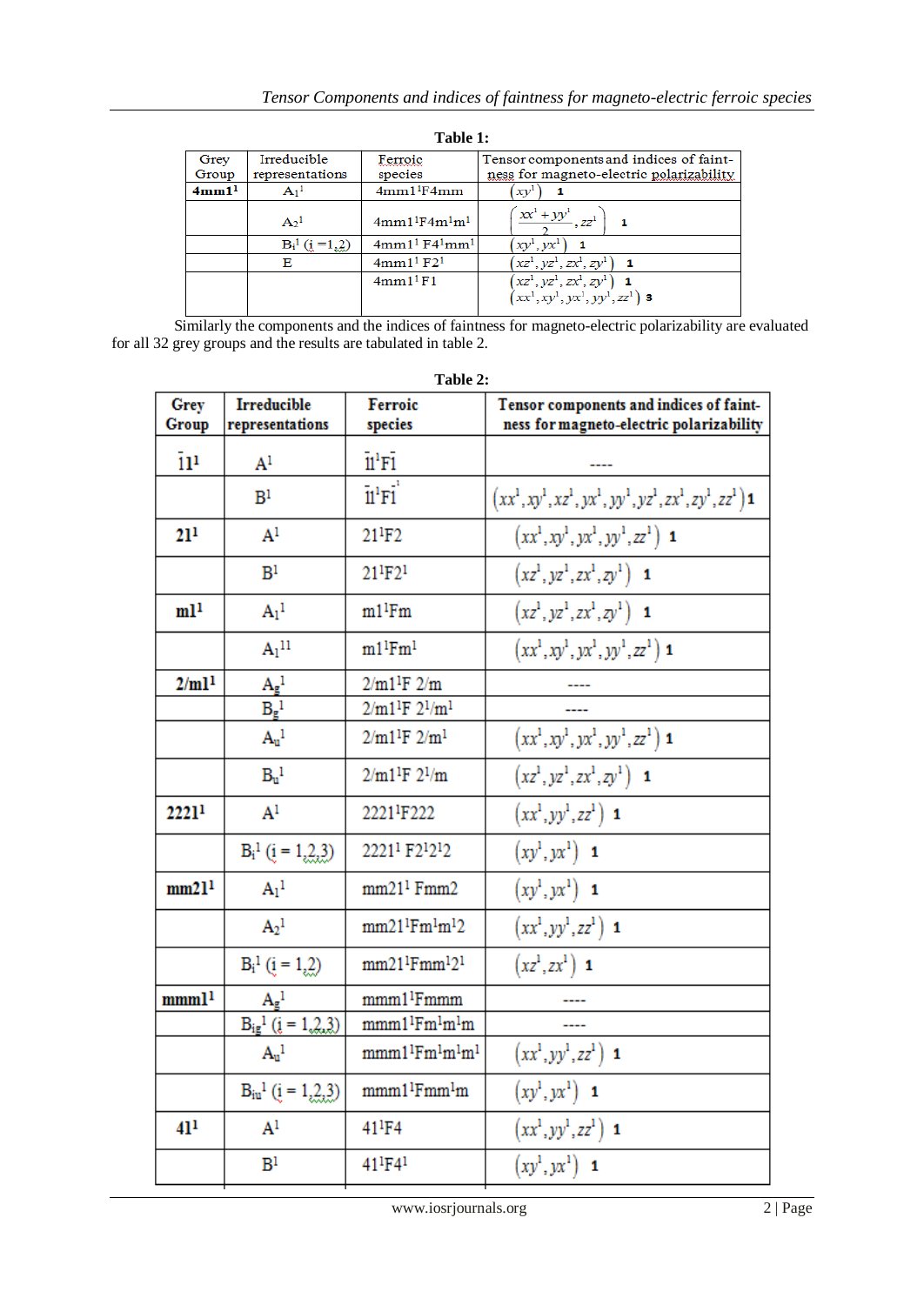|                   | $\mathbb{E}^1$        | $41^{1}F2^{1}$                                          | $(xz^1, yz^1, zx^1, zy^1)$ 1                                                                                                                    |
|-------------------|-----------------------|---------------------------------------------------------|-------------------------------------------------------------------------------------------------------------------------------------------------|
| 41 <sup>1</sup>   | A <sup>1</sup>        | $41'$ F4                                                | $(\mathbf{x}^1, \mathbf{y}^2)$ 1                                                                                                                |
|                   | B <sup>t</sup>        | $41^1$ F4                                               | $\left(\textit{xx}^1,\textit{yy}^1,\textit{zz}^1\right)$ 1                                                                                      |
|                   | $E^1$                 | 41 <sup>1</sup> F2 <sup>1</sup>                         | $(xz^1, yz^1, zx^1, zy^1)$ 1                                                                                                                    |
| 4/ml <sup>1</sup> | Ag <sup>1</sup>       | $4/ml$ <sup>1</sup> F4/m                                |                                                                                                                                                 |
|                   | $Bg^1$                | $4/m1$ <sup>1</sup> F4 <sup>1</sup> /m                  |                                                                                                                                                 |
|                   | $Eg^1$                | $4/m1^{1}F2^{1}/m^{1}$                                  |                                                                                                                                                 |
|                   |                       |                                                         |                                                                                                                                                 |
|                   | Au <sup>1</sup>       | $4/ml$ <sup>1</sup> $F4/m$ <sup>1</sup>                 | $(\textit{\textbf{x}}^{\textit{\text{1}}}, \textit{\text{y}}^{\textit{\text{1}}}, \textit{\text{z}}^{\textit{\text{2}}}^{\textit{\text{1}}})$ 1 |
|                   | Bu <sup>t</sup>       | $4/m1^{1}F4^{1}/m^{1}$                                  | $(\mathbf{x}^1, \mathbf{y}^2)$ 1                                                                                                                |
|                   | Eu <sup>1</sup>       | $4/m1^{1}F2^{1}/m$                                      | $(xz^1, yz^1, zx^1, zy^1)$ 1                                                                                                                    |
| 4221 <sup>1</sup> | $A_1^1$               | 4221 F422                                               | $\left(\frac{xx^1+yy^1}{2},zz^1\right)$ 1                                                                                                       |
|                   | $A_2{}^1$             | 4221'F42'2'                                             | $\left(xv^1\right)$ where $\left(\lambda_{21}=-\lambda_{12}\right)$ 1                                                                           |
|                   | $B_i^1$ ( $i = 1,2$ ) | 4221'F4'2'2                                             | $(\textbf{x}^1,\textbf{y}^2)$ 1                                                                                                                 |
|                   | $E_4^4$               | 4221'F21                                                | $\left(\overline{xz^1},\overline{yz^1},\overline{zx^1},\overline{zy^1}\right)\mathbf{1}$                                                        |
|                   |                       | 4221 <sup>1</sup> F1                                    | $(xz^1, yz^1, zx^1, zy^1)$ 1                                                                                                                    |
|                   |                       |                                                         | $(x^1, xy^1, yx^1, yy^1, zz^1)$ 3                                                                                                               |
| 4mm1 <sup>1</sup> | $A_1^1$               | $4mm1$ <sup>1</sup> $F4mm$                              | $(\mathbf{x} \mathbf{v}^1)$ 1                                                                                                                   |
|                   | $A_2{}^1$             | $4mm1$ <sup>1</sup> $F4m$ <sup>1</sup> $m$ <sup>1</sup> | $\left[\frac{xx^1 + yy^1}{2}, zz^1\right] = 1$                                                                                                  |
|                   | $B_i^1$ (i=1,2)       | 4mm1' F4'mm'                                            | $(\mathbf{x}^1, \mathbf{y}^2)$ 1                                                                                                                |
|                   | Е                     | 4mm1' F2'                                               | $(xz^1, yz^1, zx^1, zy^1)$ 1                                                                                                                    |
|                   |                       | $4mm1$ <sup>1</sup> F1                                  | $(xz^1, yz^1, zx^1, zy^1)$ 1                                                                                                                    |
|                   |                       |                                                         | $(x^1, xy^1, yx^1, yy^1, zz^1)$ 3                                                                                                               |
| 42m 1             | $A_1^1$               | $\overline{4}2m1$ <sup>1</sup> F $\overline{4}2m$       | $\left(xx^1\right)$ where $\left(\lambda_{22} = -\lambda_{11}\right)$ 1                                                                         |
|                   | $\Lambda_2{}^1$       | 42ml <sup>1</sup> F 42 <sup>1</sup> m <sup>1</sup>      | $\left[\frac{xy'' + yx''}{2}\right]$ 1                                                                                                          |
|                   | $B_1^{\ 1}$           | $\overline{4}2m1^1F\overline{4}2m^1$                    | $\left(\frac{xx^3 + yy^3}{2}, zz^3\right)$ 1                                                                                                    |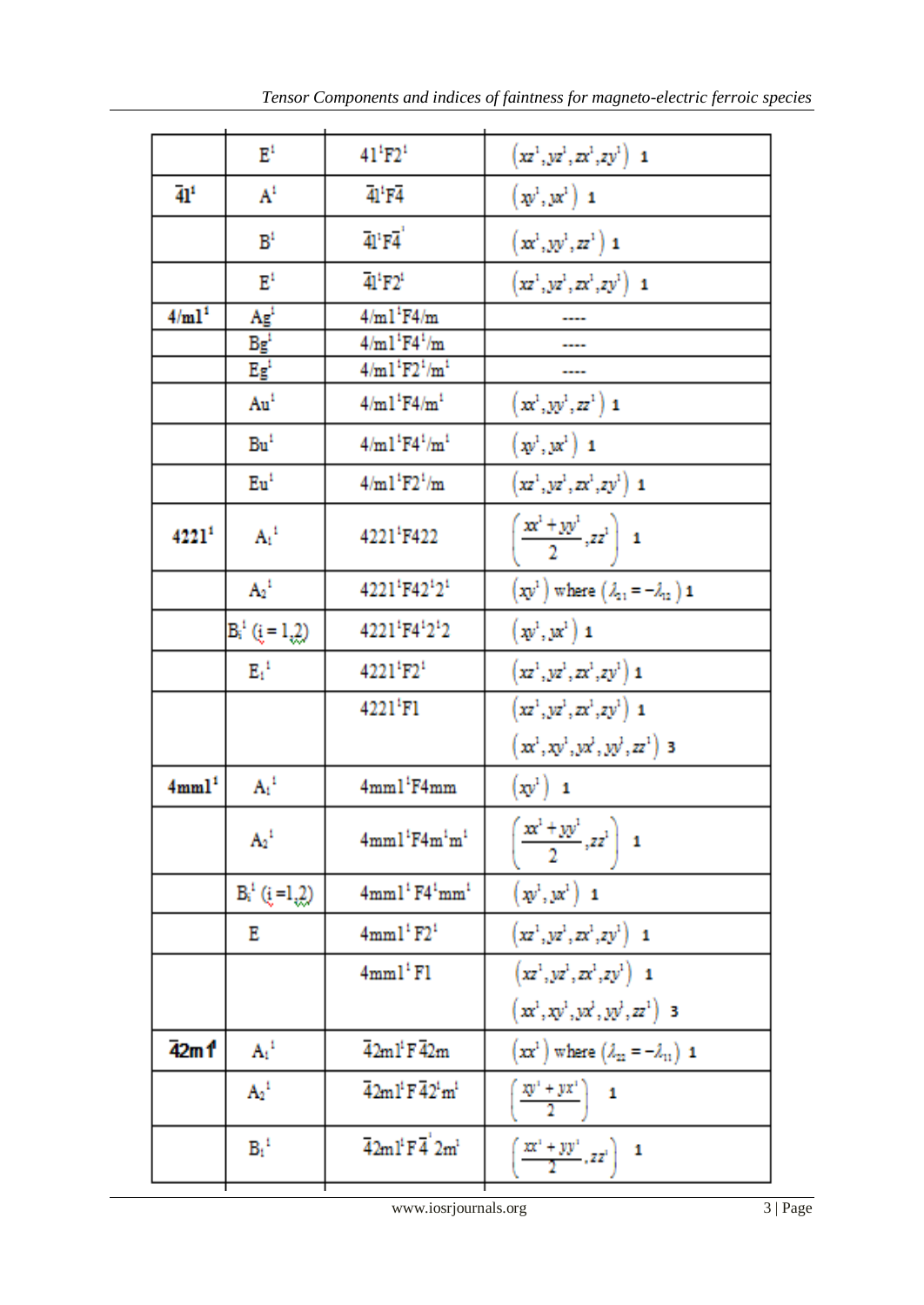| $B_2^1$          |                                                                                                                                                                                                                                                                                                                                                                                                                                | $\overline{4}2ml^1F\overline{4}^22'm$                           | $(\mathbf{x}y^1)$ where $(\lambda_{21} = -\lambda_{12})$ 1              |
|------------------|--------------------------------------------------------------------------------------------------------------------------------------------------------------------------------------------------------------------------------------------------------------------------------------------------------------------------------------------------------------------------------------------------------------------------------|-----------------------------------------------------------------|-------------------------------------------------------------------------|
|                  | $\mathbf{E}^1$                                                                                                                                                                                                                                                                                                                                                                                                                 | $\overline{4}2m1^1F2^1$                                         | $(xz^1, yz^1, zx^1, zy^1)$ 1                                            |
|                  |                                                                                                                                                                                                                                                                                                                                                                                                                                | $\overline{4}2m1$ <sup>t</sup> $F1$                             | $(xz^1, yz^1, zx^1, zy^1)$ 1                                            |
|                  |                                                                                                                                                                                                                                                                                                                                                                                                                                |                                                                 | $(xx^1, xy^1, yx^1, yy^1, zz^1)$ 3                                      |
| 4/mmm1           |                                                                                                                                                                                                                                                                                                                                                                                                                                | $4/mmm1$ <sup>1</sup> F $4/mmm$                                 |                                                                         |
|                  |                                                                                                                                                                                                                                                                                                                                                                                                                                | $4/mmm1$ <sup>1</sup> F $4/m1m1m$                               |                                                                         |
|                  |                                                                                                                                                                                                                                                                                                                                                                                                                                | $4/mmm1$ <sup>1</sup> F $4^{1}/m$ <sup>1</sup> mm               |                                                                         |
|                  |                                                                                                                                                                                                                                                                                                                                                                                                                                | $4/mmm1$ <sup>1</sup> F $2^{1}/m$ <sup>1</sup>                  |                                                                         |
|                  | $\begin{array}{c}\n\overbrace{\mathbf{A_1}_g}^{A_1} \phantom{ \mathbf{A_2}_g} \phantom{ \mathbf{A_3}_g} \phantom{ \mathbf{A_4}_g} \phantom{ \mathbf{A_5}_g} \phantom{ \mathbf{A_6}_g} \phantom{ \mathbf{A_7}_g} \phantom{ \mathbf{A_8}_g} \phantom{ \mathbf{A_9}_g} \phantom{ \mathbf{A_1}_g} \phantom{ \mathbf{A_1}_g} \phantom{ \mathbf{A_1}_g} \phantom{ \mathbf{A_2}_g} \phantom{ \mathbf{A_3}_g} \phantom{ \mathbf{A_1}_$ | $4/mmm1$ <sup>1</sup> F $4/m1m1m1$                              | $\left[\frac{xx^3+yy^3}{2},zz^3\right]$ 1                               |
|                  | $A_{2n}$ <sup>1</sup>                                                                                                                                                                                                                                                                                                                                                                                                          | $4/mmm1$ <sup>1</sup> F $4/m1mm$                                | $\left(xy^1\right)$ where $\left(\lambda_{21} = -\lambda_{12}\right)$ 1 |
|                  | $B_{in}^{-1}$ (i = 1,2)                                                                                                                                                                                                                                                                                                                                                                                                        | $4/mmm1$ <sup>1</sup> F $4^{1}/m$ <sup>1</sup> m <sup>1</sup> m | $(xy^1, yx^1)$ 1                                                        |
|                  | $E_u$ <sup>1</sup>                                                                                                                                                                                                                                                                                                                                                                                                             | $4/mmm1$ <sup>1</sup> $F2$ <sup>1</sup> /m                      | $(xz^1, yz^1, zx^1, zy^1)$ 1                                            |
| 31 <sup>1</sup>  | A <sup>1</sup>                                                                                                                                                                                                                                                                                                                                                                                                                 | 31 <sup>1</sup> F3                                              | $\left[\frac{xx^1 + yy^1}{2}, xy^1, zz^1\right]$ 1                      |
|                  | $\mathbb{R}^1$                                                                                                                                                                                                                                                                                                                                                                                                                 | 31 <sup>1</sup> F1                                              | $(xz^1, yx^1, yy^1, yz^1, zx^1, zy^1)$ 1                                |
|                  |                                                                                                                                                                                                                                                                                                                                                                                                                                |                                                                 | $(xx^1, xy^1, zz^1$ 3                                                   |
| 31'              |                                                                                                                                                                                                                                                                                                                                                                                                                                | 3PF3                                                            |                                                                         |
|                  | $\frac{A_g^{-1}}{E_g^{-1}}$                                                                                                                                                                                                                                                                                                                                                                                                    | 31 Fi                                                           |                                                                         |
|                  | $A_u$ <sup>1</sup>                                                                                                                                                                                                                                                                                                                                                                                                             | 3P F3                                                           | $\sqrt{\frac{xx^1 + yy^1}{2}}$ , $xy^1$ , $zz^1$   1                    |
|                  | $E_u$ <sup>1</sup>                                                                                                                                                                                                                                                                                                                                                                                                             | $31'$ FI                                                        | $(xz^1, yx^1, yy^1, yz^1, zx^1, zy^1)$ 1                                |
|                  |                                                                                                                                                                                                                                                                                                                                                                                                                                |                                                                 | $(xx^1, xv^1, zz^1$ 3                                                   |
| $321^{1}$        | $A_1$ <sup>1</sup>                                                                                                                                                                                                                                                                                                                                                                                                             | 321 F32                                                         | $\left(\frac{xx^3 + yy^3}{2}, zz^3\right)$ 1                            |
|                  | $A_2{}^1$                                                                                                                                                                                                                                                                                                                                                                                                                      | 321 <sup>1</sup> F32 <sup>1</sup>                               | $(\mathbf{x} \mathbf{y}^1)$ where $(\lambda_{21} = -\lambda_{12})$ 1    |
|                  | $\mathbb{R}^1$                                                                                                                                                                                                                                                                                                                                                                                                                 | $321^{1}$ F1                                                    | $(xx^1, xx^1, yx^1, yx^1, zx^1, zy^1)$ 1                                |
|                  |                                                                                                                                                                                                                                                                                                                                                                                                                                |                                                                 | $(y_0, x_0, zz^1)$ 3                                                    |
| 3m1 <sup>1</sup> | $A_1^1$                                                                                                                                                                                                                                                                                                                                                                                                                        | $3ml$ <sup>1</sup> $F3m$                                        | $(\mathbf{x} \mathbf{y}^1)$ where $(\lambda_{21} = -\lambda_{12})$ 1    |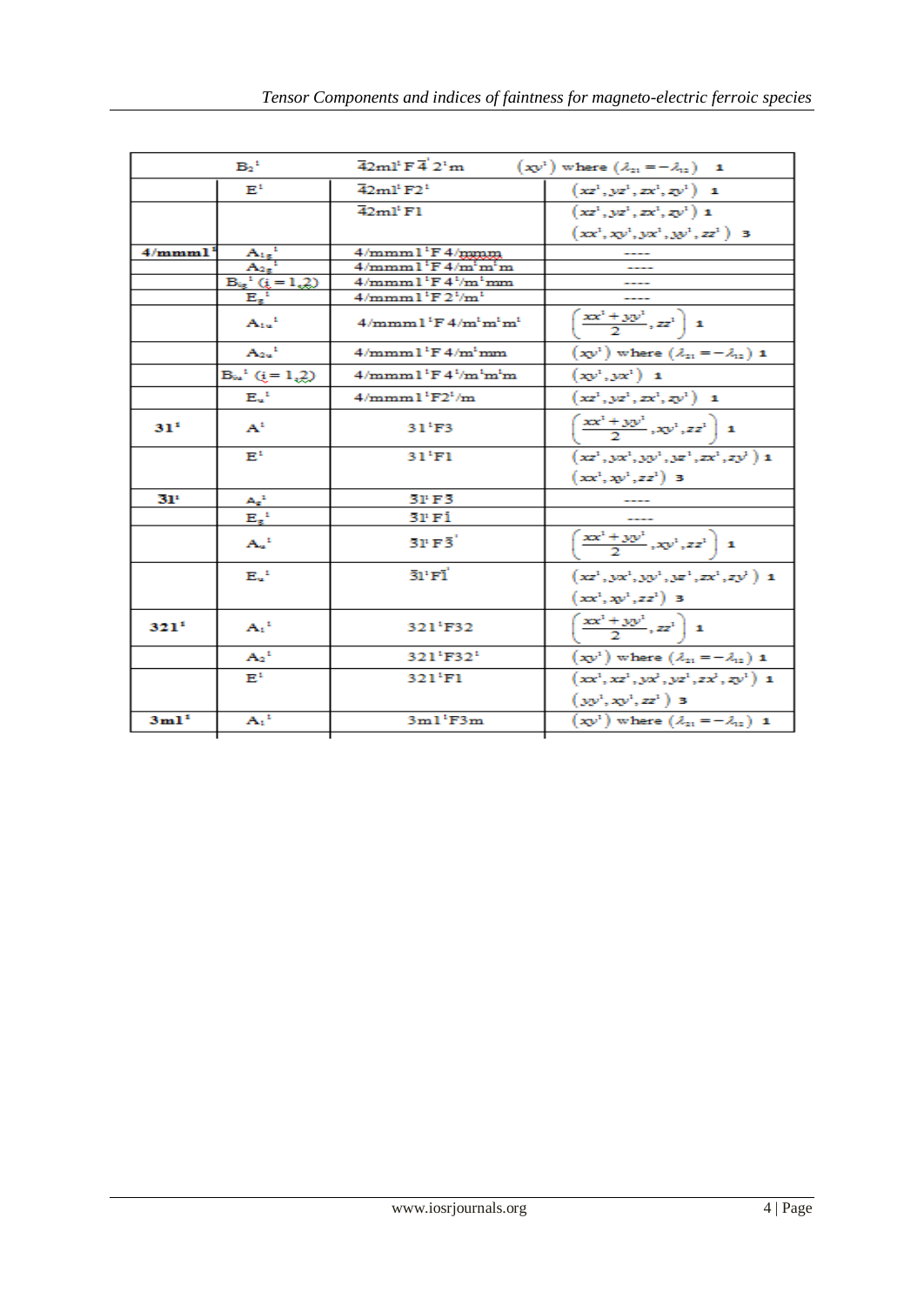|                                 | $A_2$ <sup>1</sup>                                                                        | $3ml$ <sup>1</sup> $F3m$ <sup>1</sup>                                  | $\left(\frac{xx^3 + yy^3}{2}, zz^3\right)$ 1                                                                      |
|---------------------------------|-------------------------------------------------------------------------------------------|------------------------------------------------------------------------|-------------------------------------------------------------------------------------------------------------------|
|                                 | $\mathbf{E}^1$                                                                            | 3ml'Fl                                                                 | $(xz^1, yx^1, yy^1, yz^1, zx^1, zy^1)$ 1                                                                          |
|                                 |                                                                                           |                                                                        | $(xx^1, xv^1, zz^1$ 3                                                                                             |
| 3m T                            | $A_{1g}^2$                                                                                | 3ml'F3m                                                                |                                                                                                                   |
|                                 | $A_{2g}^{-1}$                                                                             | $3m$ F $3m$ <sup>1</sup>                                               |                                                                                                                   |
|                                 | $A_{1u}$ <sup>1</sup>                                                                     | $3m$ $F3m$                                                             | $\left(\frac{xx^3 + yy^3}{2}, zz^3\right)$ 1                                                                      |
|                                 | $A_{2u}$ <sup>1</sup>                                                                     | $\bar{3}m$ l'F $\bar{3}$ m                                             | $(\mathbf{x} \mathbf{y}^1)$ where $(\lambda_{21} = -\lambda_{12})$ <b>1</b>                                       |
|                                 | $E_u$ <sup>1</sup>                                                                        | 3ml'Fi                                                                 | $(xx^1, xx^1, yx^1, yz^1, zx^1, zy^1)$ 1                                                                          |
|                                 |                                                                                           |                                                                        | $(xy^1, yy^2, zz^1)$ 3                                                                                            |
| 61 <sup>1</sup>                 | ${\bf A}^{\pm}$                                                                           | $61$ <sup>1</sup> F <sub>6</sub>                                       | $\left(\frac{xx^3 + yy^3}{2}, xy^3, zz^3\right)$ 1                                                                |
|                                 | $\mathbf{B}^1$                                                                            | $61^{1}F6^{1}$                                                         |                                                                                                                   |
|                                 | $E_1$ <sup>1</sup>                                                                        | $61^{1}F2^{1}$                                                         | $(xz^1, yz^1, zx^1, zy^1)$ 1                                                                                      |
|                                 | $E_2$ <sup>1</sup>                                                                        | $61$ <sup>1</sup> F <sub>2</sub>                                       | $(xx^1, yy^2)$ 1                                                                                                  |
|                                 |                                                                                           |                                                                        | $(xx^1, xy^1, zz^1$ 3                                                                                             |
| 61'                             | $A_1$ <sup>1</sup><br>$E_1$ <sup>1</sup>                                                  | 61 F6<br>$60$ Fm                                                       |                                                                                                                   |
|                                 |                                                                                           |                                                                        | $(xz^1, yz^1, zx^1, zy^1)$ 1                                                                                      |
|                                 | $A_1$ <sup>11</sup>                                                                       | 61' F6'                                                                | $\sqrt{\frac{xx^3 + yy^3}{2}}$ , $xy^3$ , $zz^3$ 1                                                                |
|                                 | $\mathbf{E_{1}}^{11}$                                                                     | 61 Fm <sup>1</sup>                                                     | $(xx^1, yx^1)$ 1                                                                                                  |
|                                 |                                                                                           |                                                                        | $(xy^1, yy^2, zz^1)$ 3                                                                                            |
| 6/m1 <sup>1</sup>               | $\frac{A_g^4}{B_g^4}$                                                                     | $6/ml$ <sup>1</sup> F $6/m$                                            |                                                                                                                   |
|                                 |                                                                                           | 6/m1'F6' /m'<br>6/m1'F2' /m'                                           |                                                                                                                   |
|                                 | $\frac{\mathbf{E}_{1g}^4}{\mathbf{E}_{2g}^4}$                                             | $6/ml$ <sup>1</sup> F $2/m$                                            |                                                                                                                   |
|                                 | $A^{-1}$                                                                                  | $6/m1^1F_0/m^1$                                                        | $\left[\frac{xx^3 + yy^3}{2}, xy^3, zz^3\right]$ 1                                                                |
|                                 | $B_u$ <sup>1</sup>                                                                        | $6/ml$ <sup>1</sup> F $6^1/m$                                          |                                                                                                                   |
|                                 |                                                                                           |                                                                        |                                                                                                                   |
|                                 | $E_{1u}^{-1}$                                                                             | $6/m1'F2'$ /m                                                          | $(xz^1, yz^1, zx^1, zy^1)$ 1                                                                                      |
|                                 | ${{\bf E}_{2{\bf u}}}^1$                                                                  | $6/m1^{1}F2/m^{1}$                                                     | $(xx^1, yx^1)$ 1                                                                                                  |
|                                 |                                                                                           |                                                                        | $(xy^1, yy^2, zz^1)$ 3                                                                                            |
| 6221 <sup>1</sup>               | $\mathbf{A}_1$ <sup>1</sup>                                                               | 6221 F622                                                              | $\left(\frac{xx^3 + yy^3}{2}, zz^3\right)$ 1                                                                      |
|                                 | $A_2$ <sup>1</sup>                                                                        | 6221'F62'2'                                                            | $(\mathbf{x} \mathbf{y}^1)$ where $(\lambda_{21} = -\lambda_{12})$ <b>1</b>                                       |
|                                 | $B_i^4$ (i = 1.2)                                                                         | 6221'F6'22'                                                            |                                                                                                                   |
|                                 | $E_1$ <sup>1</sup>                                                                        | 6221 <sup>1</sup> F2 <sup>1</sup>                                      | $(xz^1, yz^1, zx^1, zy^1)$ 1                                                                                      |
|                                 | $E_2$ <sup>1</sup>                                                                        | 6221'F2                                                                | $(x^1, y^1)$ 1                                                                                                    |
|                                 |                                                                                           |                                                                        | $(xx^1, xy^1, zz^1)$ 3                                                                                            |
| 6mm1 <sup>1</sup>               | $A_1$ <sup>1</sup>                                                                        | $6mm1$ <sup>1</sup> F6mm                                               | $\left(\textbf{x} \boldsymbol{y}^1 \right)$ where $\left(\mathcal{X}_{21} = -\mathcal{X}_{12} \right) \mathbf{1}$ |
|                                 |                                                                                           |                                                                        | $\left[\frac{xx^1+yy^1}{2},zz^1\right]$ 1                                                                         |
|                                 | $A_2$ <sup>1</sup>                                                                        | $6mm1$ <sup>1</sup> F $6m$ <sup>1</sup> m <sup>1</sup>                 | $\mathbf{2}$                                                                                                      |
|                                 | $B_i^1(i=1,2)$                                                                            | 6mm1'F6'm'm                                                            |                                                                                                                   |
|                                 | $E_1$ <sup>1</sup>                                                                        | $6mm1$ <sup>1</sup> $F2$ <sup>1</sup>                                  | $(xz^1, yz^1, zx^1, zy^1)$ 1                                                                                      |
|                                 | $E_2$ <sup>1</sup>                                                                        | $6mm1$ <sup>1</sup> $F2$                                               | $(x^2, y^2)$ 1                                                                                                    |
|                                 |                                                                                           |                                                                        | $(xx^1, xy^1, zz^1$ 3                                                                                             |
| $62 \text{m}$ <sup>1</sup>      | $A_{1u}^{-1}$                                                                             | $62m$ PF $62m$                                                         |                                                                                                                   |
|                                 | $A_{2u}$ <sup>1</sup>                                                                     | 62ml'F62'm'                                                            |                                                                                                                   |
|                                 | $\mathbf{E}_{\mathbf{t}}^{-1}$                                                            | $62m$ P $Fm$                                                           | $(xz^1, yz^1, zx^1, zy^1)$ 1                                                                                      |
|                                 | $A_{1u}$ <sup>11</sup>                                                                    | $62$ ml <sup>1</sup> F $6$ $2$ m <sup>1</sup>                          | $\left[\frac{xx^3 + yy^3}{2}, zz^3\right]$ 1                                                                      |
|                                 | $A_{2u}$ <sup>11</sup>                                                                    | $\bar{6}2ml$ <sup>1</sup> $F\bar{6}$ <sup>1</sup> $2$ <sup>1</sup> $m$ | $(\mathbf{x} \mathbf{y}^1)$ where $(\lambda_{21} = -\lambda_{12})$ 1                                              |
|                                 | $E_1$ <sup>11</sup>                                                                       | $62m$ P $Fm$ <sup>1</sup>                                              | $(x^1, y^2)$ 1                                                                                                    |
|                                 |                                                                                           |                                                                        | $(xx^1, xv^1, zz^1)$ 3                                                                                            |
| 6/mmm <sub>1</sub> <sup>1</sup> | $\frac{A_{1g}^1}{A_{1g}^1}$                                                               | $6/mmm1$ <sup>1</sup> F $6/mmm$                                        |                                                                                                                   |
|                                 | $\frac{{{\overline {{\bf A}}_2}_g}^1}{ {{\overline {\bf B}}_{ig}}^1\left( i=1,2 \right)}$ | $6/mmm1$ <sup>1</sup> F $6/mm1$                                        |                                                                                                                   |
|                                 |                                                                                           | $6/mmm1$ <sup>1</sup> F6 <sup>1</sup> /m <sup>1</sup> m <sup>1</sup> m |                                                                                                                   |
|                                 |                                                                                           | $6/mmm1$ <sup>1</sup> $F21/m1$                                         |                                                                                                                   |
|                                 | $\frac{\overbrace{\mathbf{E_{1g}}_1}^1}{\mathbf{E_{2g}}_1}$                               | $6/mmm1$ <sup>1</sup> $F2/m$                                           |                                                                                                                   |
|                                 |                                                                                           |                                                                        |                                                                                                                   |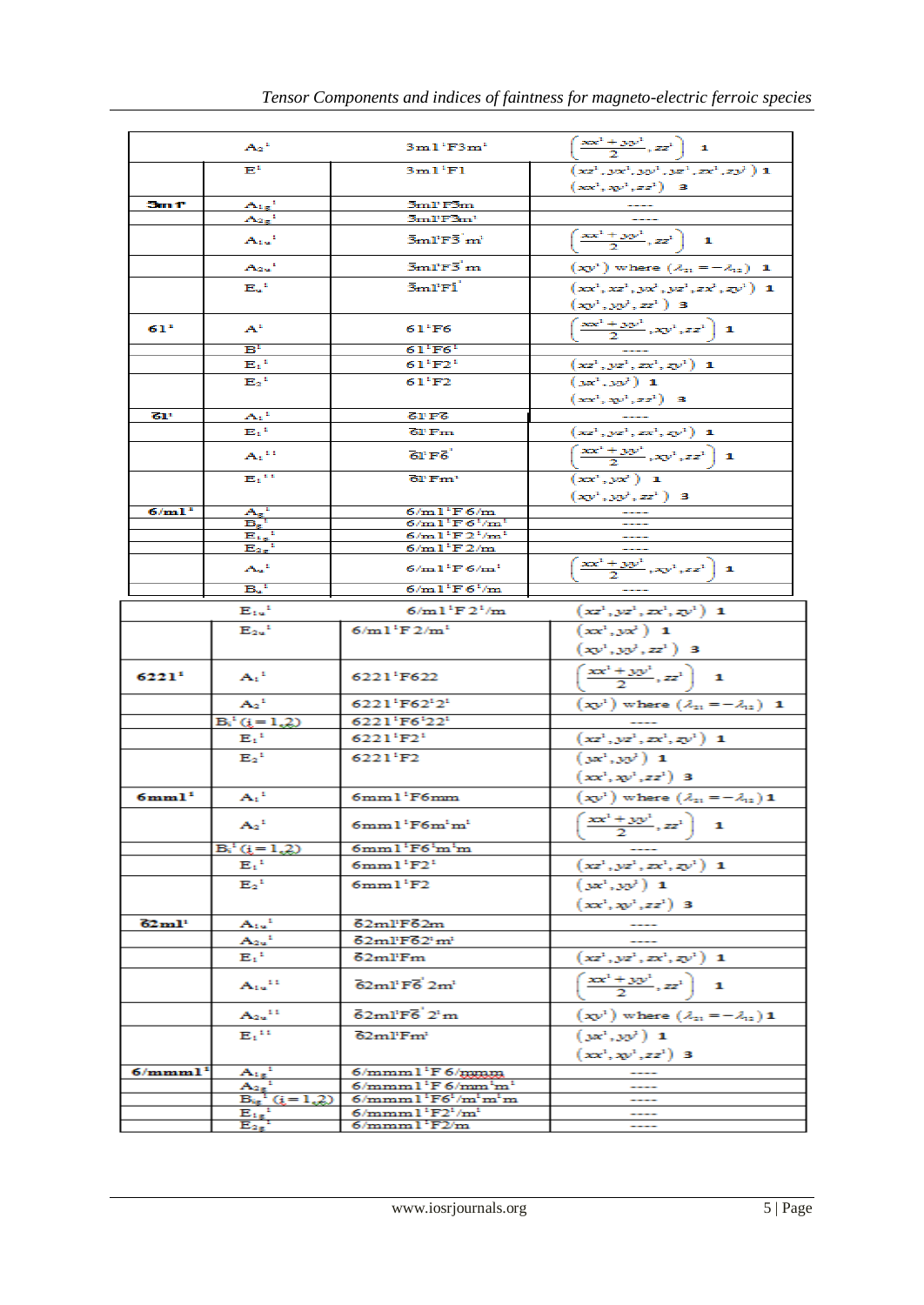|                   | $A_{1u}$ <sup>1</sup>                                                                    | $6/mmm1$ <sup>1</sup> F $6/m$ <sup>1</sup> m <sup>1</sup> m <sup>1</sup>    | $\left(\frac{xx^1 + yy^1}{2}, zz^1\right)$ 1                         |
|-------------------|------------------------------------------------------------------------------------------|-----------------------------------------------------------------------------|----------------------------------------------------------------------|
|                   | $A_{2u}$ <sup>1</sup>                                                                    | $6/mmm1$ <sup>1</sup> F6/m <sup>1</sup> mm                                  | $(\mathbf{x} \mathbf{y}^1)$ where $(\lambda_{21} = -\lambda_{12})$ 1 |
|                   |                                                                                          | $B_{ia}^1$ (i = 1.2) 6/mmm1 <sup>1</sup> F6 <sup>1</sup> /mm <sup>1</sup> m |                                                                      |
|                   | $E_{\rm{tu}}^{\rm{1}}$                                                                   | $6/mmm1$ <sup>1</sup> $F21/m$                                               | $(xz^1, yz^1, zx^1, zy^1)$ 1                                         |
|                   | $E_{2u}$ <sup>1</sup>                                                                    | $6/mmm1$ <sup>1</sup> $F2/m$ <sup>1</sup>                                   | $\left(\overline{xx^1}, \overline{yx^1}\right)$ 1                    |
|                   |                                                                                          |                                                                             | $(xy^1, yy^2, zz^1)$ 3                                               |
| 2311              | ${\bf A}^{\pm}$                                                                          | 231 <sup>1</sup> F23                                                        | $\left(\frac{xx^3 + yy^3 + zz^3}{3}\right)$ 1                        |
|                   | $\mathbf{E}^1$                                                                           | $231^{1}F2$                                                                 | $(xy^{1}, yx^{1})$ 1                                                 |
|                   |                                                                                          |                                                                             | $(xx^1, xx^1, zz^1)$ 3                                               |
|                   | $T^1$                                                                                    | $231$ <sup>1</sup> $F1$                                                     | $(xz^1, yy^1, yz^1, zx^1, zy^1, zz^1)$ 1                             |
|                   |                                                                                          |                                                                             | $(xx^1, xx^2, yx^3)$ 3                                               |
| m31 <sup>1</sup>  |                                                                                          | $m31$ <sup>1</sup> Fm3                                                      |                                                                      |
|                   |                                                                                          | $m31$ <sup>1</sup> F2/m                                                     |                                                                      |
|                   | $\begin{array}{l} A_{\rm g}^{-1} \\ \hline E_{\rm g}^{-1} \\ T_{\rm g}^{-1} \end{array}$ | m31'F1                                                                      |                                                                      |
|                   | $A_{\alpha}^{\;\;i}$                                                                     | $m31$ <sup>1</sup> $Fm$ <sup>1</sup> 3                                      | $\left(\frac{xx^3 + yy^3 + zz^3}{3}\right)$ 1                        |
|                   | $E_u^{-1}$                                                                               | $m31$ <sup>1</sup> F2/m <sup>1</sup>                                        | $(xy^{1}, yx^{1})$ 1                                                 |
|                   |                                                                                          |                                                                             | $(xx^1, xx^1, zz^1)$ 3                                               |
|                   | $T_u$ <sup>1</sup>                                                                       | $m31$ <sup>1</sup> F I                                                      | $(xx^1, xx^1, yy^1, yx^1, zx^1, zy^1)$ 1                             |
|                   |                                                                                          |                                                                             | $(xy^1, yx^2, zz^1)$ 3                                               |
| 43211             | $A_1^1$                                                                                  | 4321 F432                                                                   | $\left(\frac{xx^1 + yy^1 + zz^1}{3}\right)$ 1                        |
|                   | $\frac{A_2^4}{E^4}$                                                                      | 4321 <sup>1</sup> F4 <sup>1</sup> 32 <sup>1</sup>                           |                                                                      |
|                   |                                                                                          | 4321 <sup>1</sup> F2                                                        | $(xy^1, yx^1)$ 1                                                     |
|                   |                                                                                          |                                                                             | $(xx^1, xx^1, zz^1)$ 3                                               |
|                   | $T_i^1$ (i=1,2) 4321 <sup>1</sup> F1                                                     |                                                                             | $(xx^1, xx^1, yy^1, yx^1, zx^1, zy^1)$ 1                             |
| 43m 1             | ${\bf A_1}^1$                                                                            | 43ml <sup>*</sup> F43m                                                      | $(xv^1, yx^2, zz^1)$ 3                                               |
|                   |                                                                                          |                                                                             |                                                                      |
|                   | A <sub>2</sub> <sup>1</sup>                                                              | $\overline{4}3m1^{1}F\overline{4}^{1}3m^{1}$                                | $\left(\frac{xx^1 + yy^1 + zz^1}{3}\right)$ 1                        |
|                   | $E^1$                                                                                    | $\overline{4}3m1$ <sup>1</sup> F <sub>2</sub>                               | $(xy^{1}, yx^{1})$ 1                                                 |
|                   |                                                                                          |                                                                             |                                                                      |
|                   |                                                                                          |                                                                             | $(xx^1, yy^1, zz^1)$ 3                                               |
|                   | $T_i^1$ ( $i = 1, 2$ ) $\overline{4}3ml^1F1$                                             |                                                                             | $(xz^1, yy^1, yz^1, zx^1, zy^1, zz^1)$ 1                             |
|                   |                                                                                          |                                                                             | $(xx^1, xy^1, yx^1)$ 3                                               |
| m3m1 <sup>1</sup> | $A_{lg}^1$                                                                               | m3m1 <sup>1</sup> Fm3m                                                      |                                                                      |
|                   | $A_{2g}^{\phantom{-1}}$                                                                  | $m3m1^1Fm3m^1$                                                              |                                                                      |
|                   | $E_{\rm g}$ <sup>1</sup>                                                                 | $m3m1$ <sup>1</sup> F2/m                                                    |                                                                      |
|                   | $T_{ig}^1(i = 1, 2)$                                                                     | $m3m1^1F\bar{1}$                                                            |                                                                      |
|                   |                                                                                          |                                                                             |                                                                      |
|                   | $A_{1u}$ <sup>1</sup>                                                                    | m3m1 <sup>1</sup> Fm <sup>1</sup> 3m <sup>1</sup>                           | $\left(\frac{xx^1 + yy^1 + zz^1}{3}\right)$ 1                        |
|                   | $A_{2u}$ <sup>1</sup>                                                                    | $m3m1^1Fm^13m$                                                              |                                                                      |
|                   | $E_u$ <sup>1</sup>                                                                       | $m3m1^1F2/m^1$                                                              | $(xy^1, yx^1)$ 1                                                     |
|                   |                                                                                          |                                                                             |                                                                      |
|                   |                                                                                          |                                                                             | $(xx^1, yy^1, zz^1)$ 3                                               |
|                   | $T_{iu}^1$ (i = 1,2)<br>$\big $ m3m1^lF i $\big $                                        |                                                                             | $(xx^1, xz^1, yz^1, zx^1, zy^1, zz^1)$ 1                             |
|                   |                                                                                          |                                                                             | $(xy^1, yx^1, yy^1)$ 3                                               |
|                   |                                                                                          |                                                                             |                                                                      |

### **II. Conclusions:**

The faintness indices of a degenerate set of soft vibrational modes for ferroelectricity and ferroelasticity are evaluated by Aizu. In this present paper magneto-electric polarizability property is considered. The ferroic

 $\overline{\phantom{a}}$